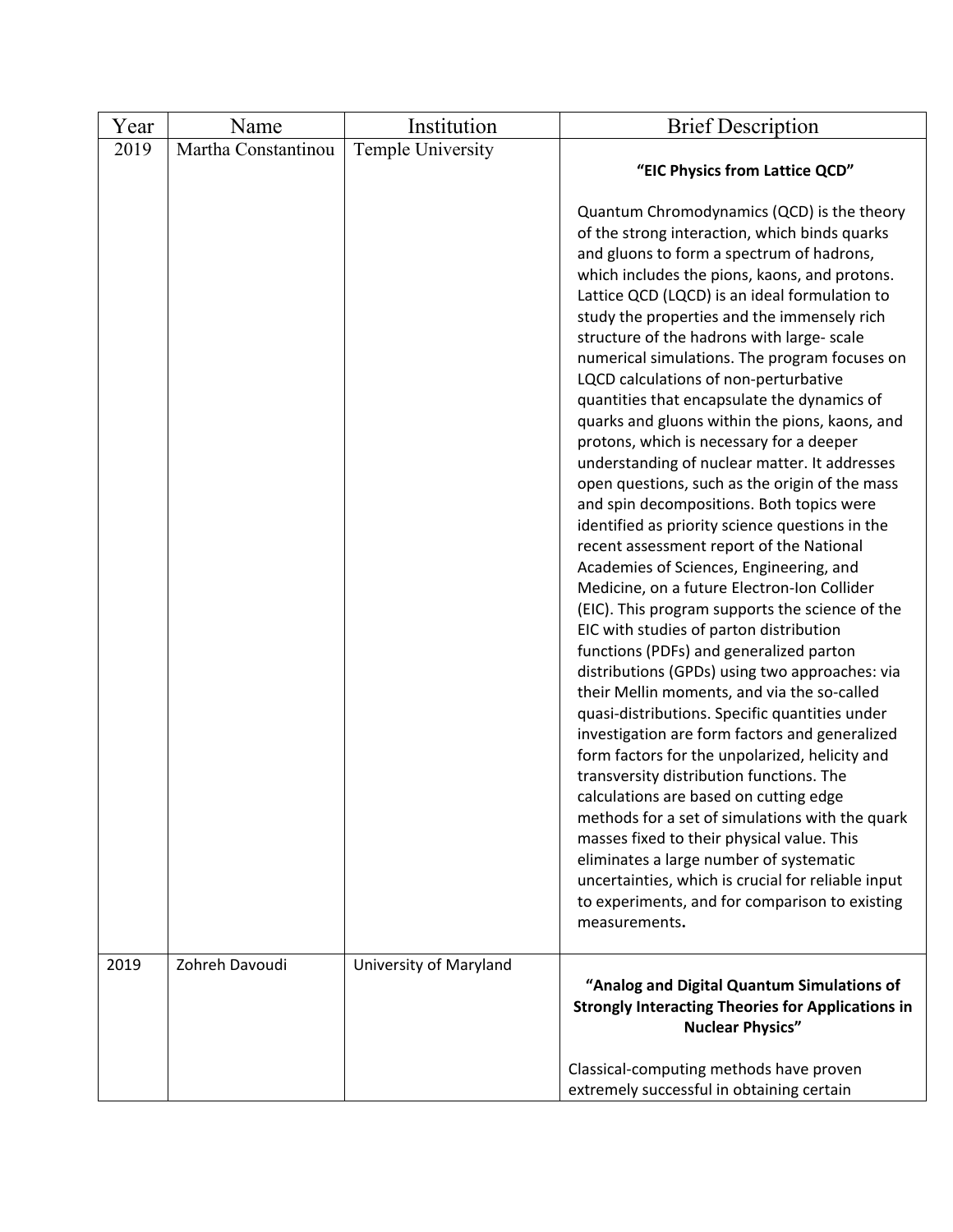|      |                         |                   | properties of strongly interacting systems of                                                         |
|------|-------------------------|-------------------|-------------------------------------------------------------------------------------------------------|
|      |                         |                   | hadrons and nuclei. Nonetheless, it is known that                                                     |
|      |                         |                   | a number of grand- challenge problems in nuclear                                                      |
|      |                         |                   | physics remain theoretically intractable. These                                                       |
|      |                         |                   | include investigations into the real-time dynamics                                                    |
|      |                         |                   | of matter after the Big Bang, or after the collision                                                  |
|      |                         |                   | of energetic nuclei in the Relativistic Heavy Ion                                                     |
|      |                         |                   | Collider. These also include studies of the                                                           |
|      |                         |                   | properties of dense systems in nature, such as the                                                    |
|      |                         |                   | possibility of exotic phases of matter in the                                                         |
|      |                         |                   | interior of neutron stars. Recent technological                                                       |
|      |                         |                   | advances in scalable quantum-computing                                                                |
|      |                         |                   | platforms provide an exciting possibility in                                                          |
|      |                         |                   | harnessing quantum entanglement to perform                                                            |
|      |                         |                   | highly-parallelized computations of systems in                                                        |
|      |                         |                   | nuclear physics with a large number of correlated                                                     |
|      |                         |                   | degrees of freedom. The overarching goal of this                                                      |
|      |                         |                   | project is to fill in the gap between our classical                                                   |
|      |                         |                   | and quantum approaches to simulating nuclear                                                          |
|      |                         |                   | phenomena from the microscopic theory, i.e., the                                                      |
|      |                         |                   | Standard Model of particle physics at a finer level,                                                  |
|      |                         |                   | and nuclear effective field theories at a coarser                                                     |
|      |                         |                   | level. With a focus on the question of how to map                                                     |
|      |                         |                   | strongly interacting field theories to a quantum-                                                     |
|      |                         |                   | bit (qubit) description, two avenues of research                                                      |
|      |                         |                   | will be pursued. First, novel schemes for analog                                                      |
|      |                         |                   | simulations of simple lattice gauge theories and                                                      |
|      |                         |                   | effective field theories of nuclei will be developed                                                  |
|      |                         |                   |                                                                                                       |
|      |                         |                   | and simultaneously tested on the world's leading                                                      |
|      |                         |                   | Ion Trap quantum-simulation platforms. Second,<br>similar theories will be studied theoretically, and |
|      |                         |                   |                                                                                                       |
|      |                         |                   | will be benchmarked on available digital quantum                                                      |
|      |                         |                   | computing devices. The benefits and                                                                   |
|      |                         |                   | disadvantages of each approach will be studied                                                        |
|      |                         |                   | and quantum-resource estimates will be provided                                                       |
|      |                         |                   | for reaching certain levels of accuracy in obtaining                                                  |
|      |                         |                   | properties of the systems under investigation.                                                        |
|      |                         |                   | This research, while being only a first step toward                                                   |
|      |                         |                   | the ultimate goal of conquering computationally                                                       |
|      |                         |                   | challenging problems in nuclear physics, will pave                                                    |
|      |                         |                   | the way toward leveraging quantum-computing                                                           |
|      |                         |                   | capabilities for research in nuclear physics.                                                         |
| 2019 | <b>Francois Foucart</b> | University of New | "Nuclear Astrophysics through Simulations of                                                          |
|      |                         | Hampshire         | <b>Neutron Star Mergers Using Monte-Carlo</b>                                                         |
|      |                         |                   | <b>Neutrino Radiation Transport"</b>                                                                  |
|      |                         |                   |                                                                                                       |
|      |                         |                   |                                                                                                       |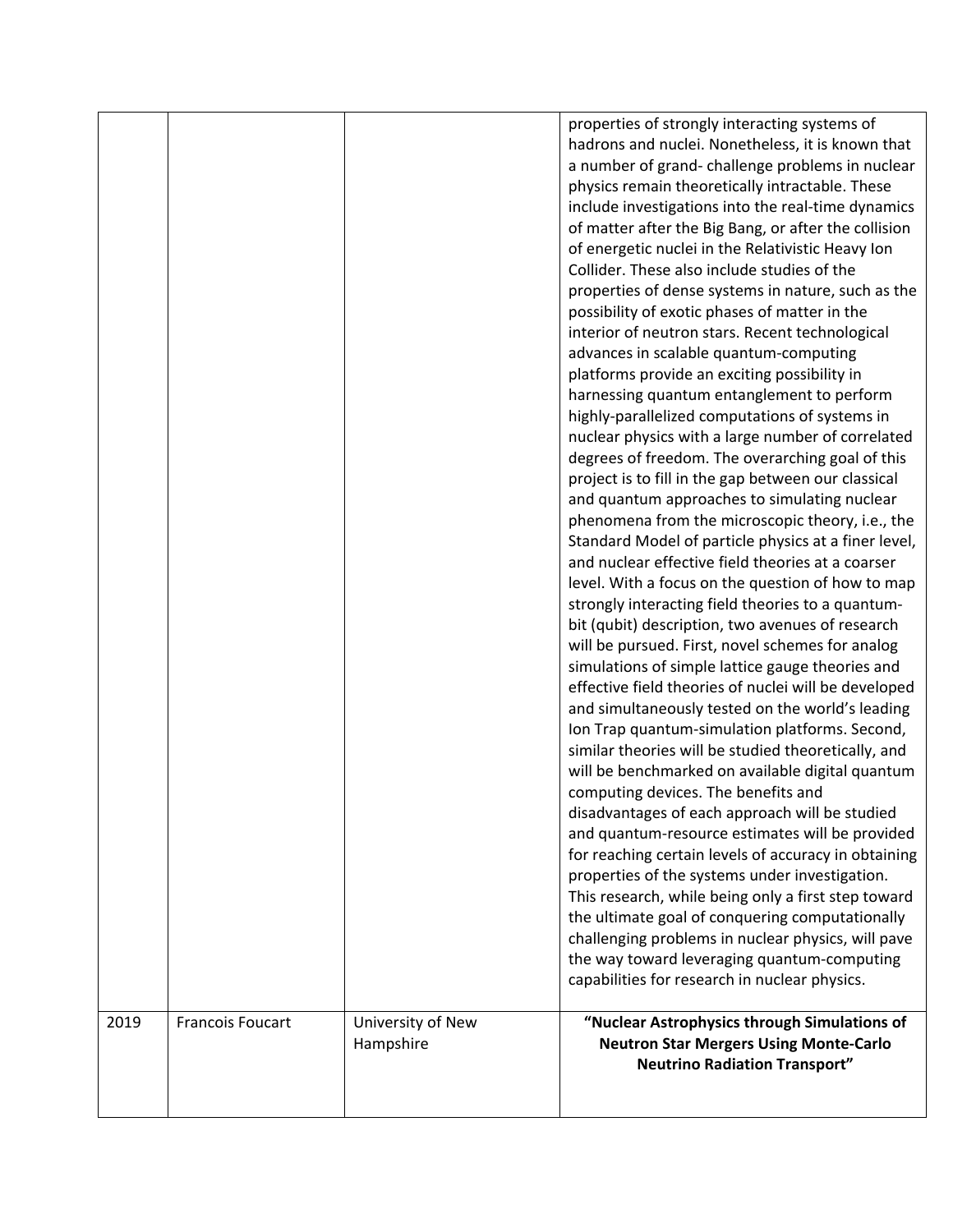|      |        |                                          | The merger of two neutron stars is a remarkable<br>laboratory for nuclear astrophysics. By observing<br>merging neutron stars, we improve our<br>understanding of dense nuclear matter, the<br>origin of heavy elements likely produced in<br>merger events (e.g. gold, platinum,), or even<br>the properties of neutrinos. Studies of neutron<br>star mergers thus complement studies of dense<br>matter and heavy nuclei conducted within DOE<br>laboratories. To reliably extract nuclear physics<br>information from merger observations,<br>however, accurate numerical simulations of<br>these events are necessary. Existing simulations<br>have two critical limitations: their resolution is<br>not sufficient to capture important small scale<br>instabilities in the evolution of magnetic fields,<br>and they only approximately evolve neutrinos,<br>despite their crucial role in determining the<br>outcome of nucleosynthesis in mergers. The first<br>objective of this project is to develop an<br>algorithm that truly evolves the equations<br>governing neutrino transport (using Monte-<br>Carlo methods), a long-standing objective that<br>modern computational resources have finally<br>put within our reach. This algorithm will then be<br>implemented in a next-generation open-source<br>code that can leverage upcoming computing<br>facilities to perform high-resolution simulations<br>of neutron star mergers. The second objective of<br>this research is the inclusion of more detailed<br>nuclear physics in the evolution of the matter<br>ejected by mergers, where heavy elements are<br>synthesized. Finally, the last objective of this<br>project is to use these new methods in<br>simulations that can reliably predict the<br>production of heavy elements in neutron star<br>mergers, as well as the impact of the properties<br>of dense matter on the optical and infrared<br>signals that mergers power, thus increasing the<br>payoff of neutron star merger observations for<br>nuclear physics. |
|------|--------|------------------------------------------|--------------------------------------------------------------------------------------------------------------------------------------------------------------------------------------------------------------------------------------------------------------------------------------------------------------------------------------------------------------------------------------------------------------------------------------------------------------------------------------------------------------------------------------------------------------------------------------------------------------------------------------------------------------------------------------------------------------------------------------------------------------------------------------------------------------------------------------------------------------------------------------------------------------------------------------------------------------------------------------------------------------------------------------------------------------------------------------------------------------------------------------------------------------------------------------------------------------------------------------------------------------------------------------------------------------------------------------------------------------------------------------------------------------------------------------------------------------------------------------------------------------------------------------------------------------------------------------------------------------------------------------------------------------------------------------------------------------------------------------------------------------------------------------------------------------------------------------------------------------------------------------------------------------------------------------------------------------------------------------------------------------------------------------------------------|
| 2019 | Or Hen | Massachusetts Institute of<br>Technology | "Study of Short-Range Correlations in Nuclei<br><b>Using Electro-induced Nucleon-knockout</b><br>Reactions at High Momentum-Transfer"                                                                                                                                                                                                                                                                                                                                                                                                                                                                                                                                                                                                                                                                                                                                                                                                                                                                                                                                                                                                                                                                                                                                                                                                                                                                                                                                                                                                                                                                                                                                                                                                                                                                                                                                                                                                                                                                                                                  |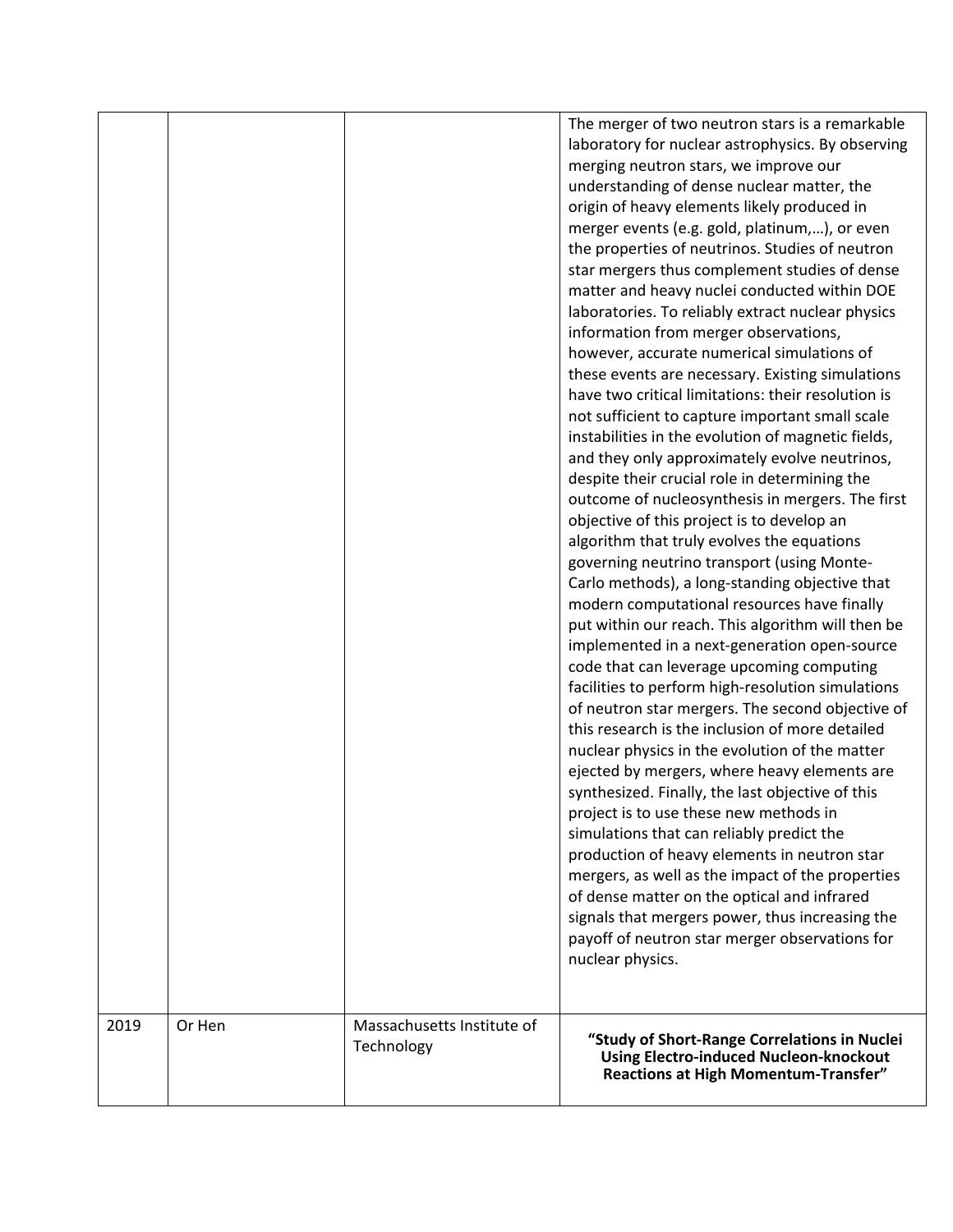|      |                |                                                                 | Short-Ranged Correlations (SRC) are pairs of<br>strongly interacting nucleons whose separation<br>is comparable to their radii. Their overlapping<br>quark distributions and strong interaction makes<br>SRC pairs an ideal system to study phenomena<br>that bridge among low-energy nuclear structure,<br>high-density nuclear matter, and high-energy<br>quark distributions. As such, their study has<br>significant consequences for strong-interaction<br>physics, hadronic structure and nuclear<br>astrophysics.                                                                                                                                                                                                                                                |
|------|----------------|-----------------------------------------------------------------|-------------------------------------------------------------------------------------------------------------------------------------------------------------------------------------------------------------------------------------------------------------------------------------------------------------------------------------------------------------------------------------------------------------------------------------------------------------------------------------------------------------------------------------------------------------------------------------------------------------------------------------------------------------------------------------------------------------------------------------------------------------------------|
|      |                |                                                                 | This proposal will study SRCs by measuring<br>exclusive high-energy electron scattering<br>reactions at the Thomas Jefferson National<br>Accelerator Facility. High-energy electrons will<br>be used to breakup SRC clusters (pairs and<br>triplets) in various atomic nuclei. Using the<br>CLAS12 spectrometer, the nucleons emitted in<br>the breakup process will be detected and the<br>initial properties of the SRC cluster will be<br>reconstructed. This will allow probing the two-<br>and three-nucleon interaction at short-distances<br>at densities relevant for neutron stars, to test<br>ab-initio many-body nuclear calculations, and to<br>explore the relation between description of<br>atomic nuclei using nucleons and using quarks<br>and gluons. |
| 2019 | Ari Palczewski | <b>Thomas Jefferson National</b><br><b>Accelerator Facility</b> | "Developing the Surface Engineering Basis for<br><b>Next-Generation SRF Accelerator"</b><br>Since 2012, expectations of the potential<br>performance of niobium for superconducting                                                                                                                                                                                                                                                                                                                                                                                                                                                                                                                                                                                     |
|      |                |                                                                 | radiofrequency (SRF) accelerator applications<br>(SRF cavities) have been dramatically evolving.<br>The discovery that tailored interstitial doping of<br>the radio frequency (RF) surface yields<br>dramatically reduced losses has been<br>transformative (similar to initial advancements in<br>silicon manufacturing). In the case of high-                                                                                                                                                                                                                                                                                                                                                                                                                         |
|      |                |                                                                 | temperature nitrogen doping (HTND); low<br>pressure (~20 mTorr) nitrogen is added at 800°C<br>after a hydrogen de-gassing phase in a vacuum<br>furnace. The nitrogen addition creates a lossy<br>nitride crystal phase on the surface (removed                                                                                                                                                                                                                                                                                                                                                                                                                                                                                                                          |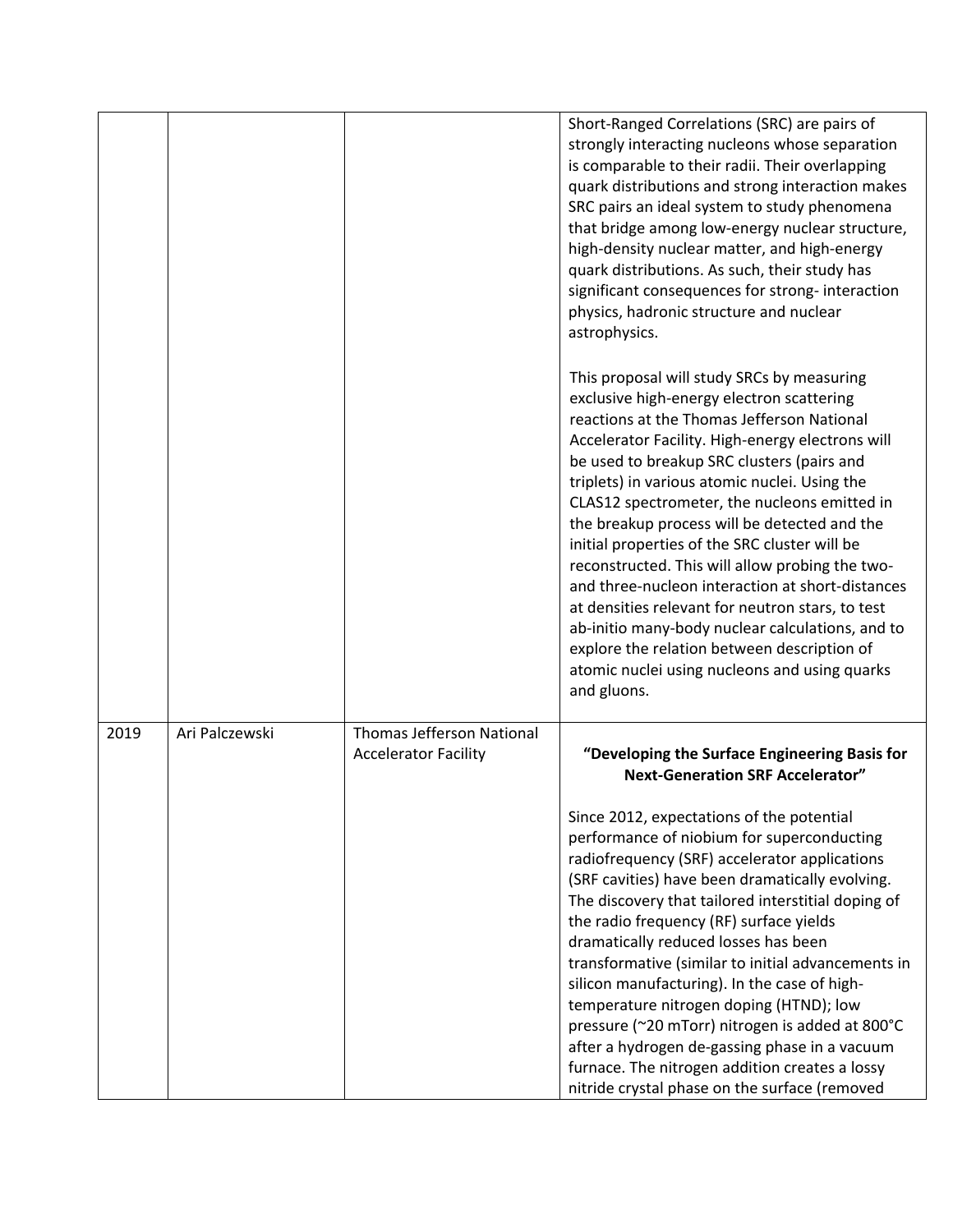|      |                         |                            | through electro-chemistry) and a performance-       |
|------|-------------------------|----------------------------|-----------------------------------------------------|
|      |                         |                            | enhanced nitrided niobium phase below               |
|      |                         |                            | (revealed after electro-chemistry). We seek to      |
|      |                         |                            | develop a predictive model of HTND to transition    |
|      |                         |                            | away from the traditional guess and check           |
|      |                         |                            | method of doping performance. Development of        |
|      |                         |                            |                                                     |
|      |                         |                            | a predictive and tunable model of doping requires   |
|      |                         |                            | a data set built on Scanning Electron Microscope    |
|      |                         |                            | (SEM) for surface morphology and Secondary Ion      |
|      |                         |                            | Mass Spectroscopy (SIMS) for interstitial doping    |
|      |                         |                            | percent. RF cavity tests provide efficiency,        |
|      |                         |                            | maximum performance, and superconducting            |
|      |                         |                            | properties on the doping. The feedback loop         |
|      |                         |                            | provided by the dataset will be used to create a    |
|      |                         |                            | multi-variable predictive mathematical model        |
|      |                         |                            | general enough for use in any application. Unlike   |
|      |                         |                            | previous simplified models, the new model needs     |
|      |                         |                            | to contain the nitride crystal seeding time and     |
|      |                         |                            | material dependencies, time-dependent nitride       |
|      |                         |                            | crystal morphology with/without nitrogen and        |
|      |                         |                            | diffusion coefficients depending crystal structure. |
|      |                         |                            | Upon completion, this program should allow the      |
|      |                         |                            | modeling and demonstration of specific cavity       |
|      |                         |                            | treatment protocols tailored to any next-           |
|      |                         |                            |                                                     |
|      |                         |                            | generation accelerator, likely making new types     |
|      |                         |                            | of applications economically viable. An even more   |
|      |                         |                            | dramatic expansion of opportunities will open up    |
|      |                         |                            | when HTND technology that simultaneously            |
|      |                         |                            | supports high mid-field $Q_0$ (high efficiency) and |
|      |                         |                            | very high gradients (maximum performance) is        |
|      |                         |                            | realized. The new predictive model will be able to  |
|      |                         |                            | calculate the correct doping parameters in          |
|      |                         |                            | advance to achieve such performance.                |
|      |                         |                            |                                                     |
| 2019 | <b>Richard Saldanha</b> | Pacific Northwest National |                                                     |
|      |                         | Laboratory                 | "Enhancing the Discovery Potential of the nEXO      |
|      |                         |                            | <b>Neutrinoless Double Beta Decay Experiment"</b>   |
|      |                         |                            |                                                     |
|      |                         |                            | The particle nature of neutrinos is one of the      |
|      |                         |                            | most interesting open questions in physics today.   |
|      |                         |                            | Neutrinos have the unique possibility of being      |
|      |                         |                            | fundamental Majorana particles, i.e., single        |
|      |                         |                            | particles representing both matter and antimatter   |
|      |                         |                            | states. Discovering that neutrinos are Majorana     |
|      |                         |                            | particles would directly establish physics beyond   |
|      |                         |                            | the current Standard Model and have an              |
|      |                         |                            | immense impact on our understanding of particle     |
|      |                         |                            | physics. The most promising approach to             |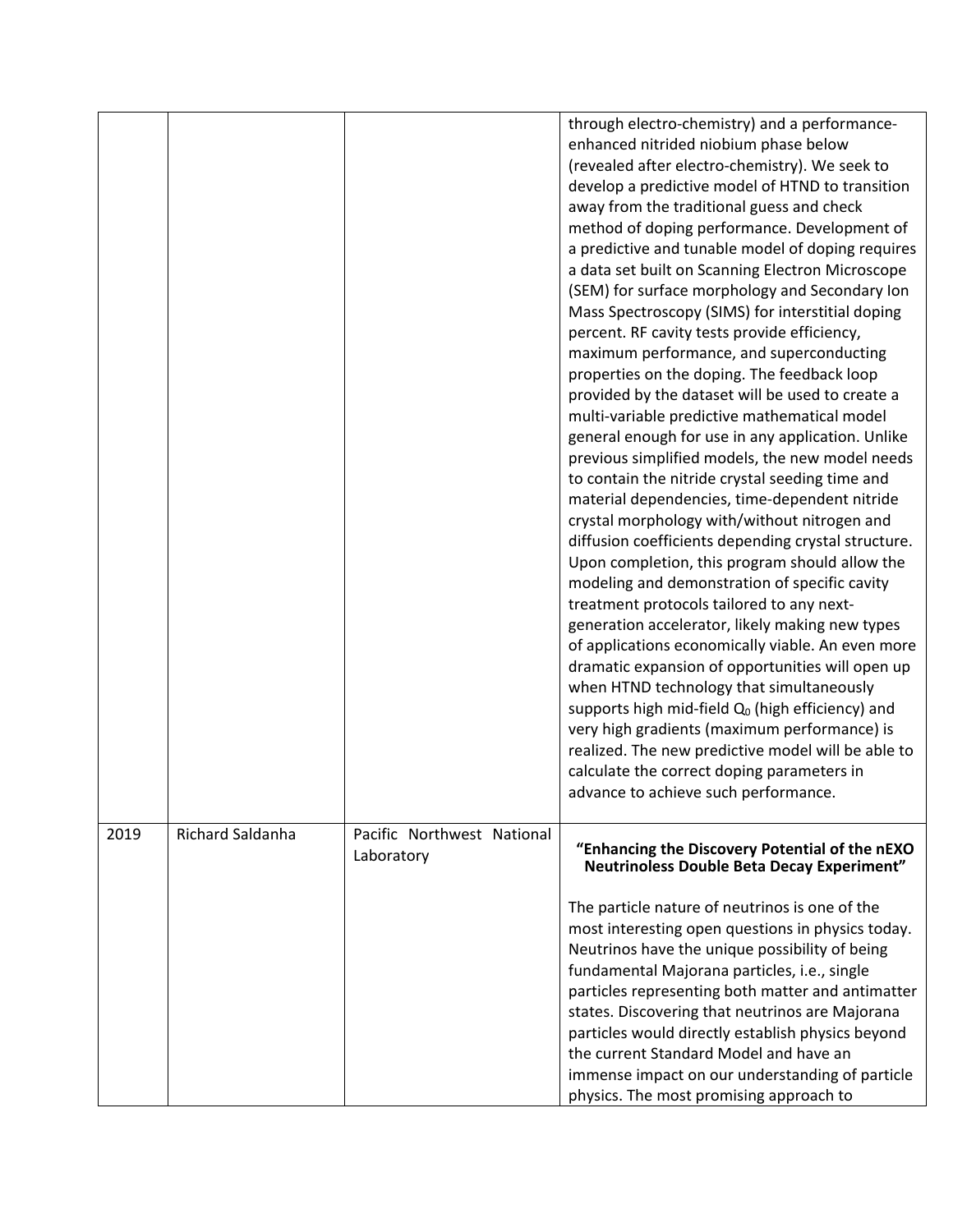|      |               |                     | experimentally establishing the Majorana nature<br>of neutrinos is to search for neutrinoless double<br>beta decay, an extremely rare nuclear process.<br>The primary experimental challenge for such a<br>search is building a detector that is sensitive to<br>this process above all other naturally occurring<br>radioactive backgrounds. The next-generation<br>Enriched Xenon Observatory (nEXO) experiment<br>aims to search for the neutrinoless double beta<br>decay of xenon-136. The projected sensitivity of<br>nEXO will uncover a large region of unexplored<br>parameter space opening up the possibility of the<br>first detection of neutrinoless double beta decay.<br>This research will develop a comprehensive<br>program to enhance the discovery potential of<br>the experiment by reducing the dominant<br>radioactive backgrounds through two<br>complementary approaches. The first is the<br>development of detector components with<br>extremely low radioactivity levels, while the<br>second involves optimizing the design of the<br>experiment to maximize the rejection of residual<br>backgrounds. These methods are both critical, as<br>they not only significantly increase the sensitivity<br>of the experiment, but also increase the<br>confidence by which a discovery claim could be<br>made. |
|------|---------------|---------------------|-----------------------------------------------------------------------------------------------------------------------------------------------------------------------------------------------------------------------------------------------------------------------------------------------------------------------------------------------------------------------------------------------------------------------------------------------------------------------------------------------------------------------------------------------------------------------------------------------------------------------------------------------------------------------------------------------------------------------------------------------------------------------------------------------------------------------------------------------------------------------------------------------------------------------------------------------------------------------------------------------------------------------------------------------------------------------------------------------------------------------------------------------------------------------------------------------------------------------------------------------------------------------------------------------------------------------------------------|
| 2019 | Jiehang Zhang | New York University | "Exploring Quantum Many-body Physics with a<br><b>Trapped Ion Quantum Information Processor"</b><br>Quantum many-body physics is notoriously hard<br>to model on classical computers. However,<br>expanding our understanding of these systems<br>will help us gain insight into interesting<br>emergent phenomena, including exotic material<br>properties such as superconductivity, as well as<br>the spectra of complex nuclei, which are<br>composed of quarks and gluons at a<br>fundamental level. In nuclear physics, extensive<br>efforts are devoted to computing the properties<br>of increasingly large interacting systems, which<br>requires an exponential amount of resources on<br>classical computers. With the recent advances of<br>quantum information processors, the potential<br>of controllable quantum systems could be<br>harnessed for simulating these complex                                                                                                                                                                                                                                                                                                                                                                                                                                             |